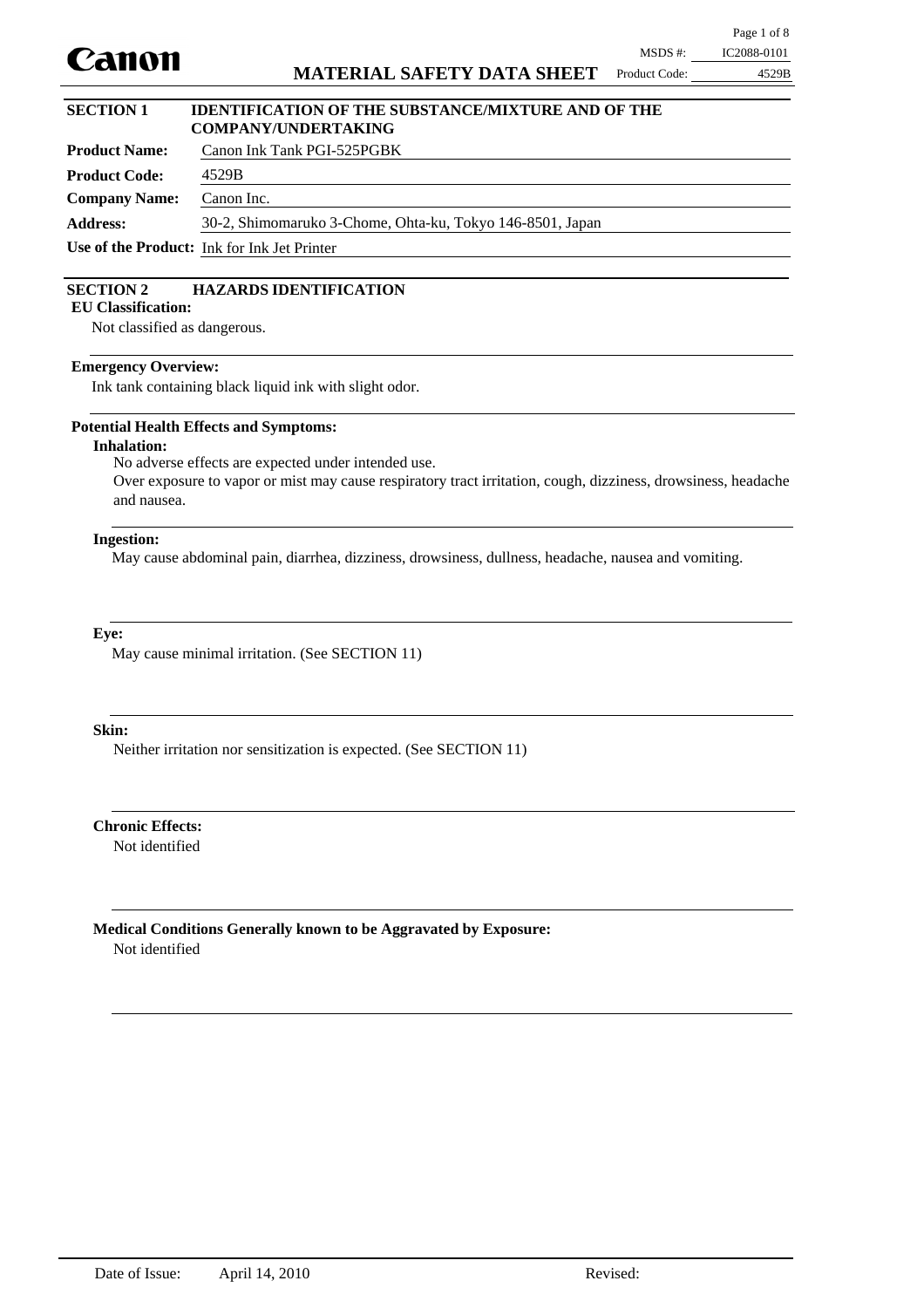

## **MATERIAL SAFETY DATA SHEET**

Page 2 of 8

MSDS #: IC2088-0101

# Product Code: 4529B **SECTION 3 COMPOSITION/INFORMATION ON INGREDIENTS**

| $<$ Ingredient(s) $>$<br><b>Chemical Name /</b><br><b>Generic Name</b> | $CAS$ #/<br>$\mathbf{EC}$ #  | Weight<br>$\mathbf{O}_\mathbf{0}'$ | EU Symbol/<br>R-Phrase | $\mathbf{USA}$<br><b>OSHA PEL</b>                                                                                      | $\bf ACGIH\, TLV$                         | ${\bf EU}$ OEL  | $\bf{DFG~MAK}$           |
|------------------------------------------------------------------------|------------------------------|------------------------------------|------------------------|------------------------------------------------------------------------------------------------------------------------|-------------------------------------------|-----------------|--------------------------|
| Glycerin                                                               | $56 - 81 - 5/$<br>200-289-5  | $5 - 10$                           | None / None            | (as mist)<br>Total dust<br>$\text{TWA}=15 \text{ mg/m}^3$<br>Respirable<br>fraction<br>$\text{TWA} = 5 \text{ mg/m}^3$ | (as mist)<br>$TWA = 10$ mg/m <sup>3</sup> | Not established | Not established          |
| Triethylene glycol                                                     | $112 - 27 - 6/$<br>203-953-2 | $5 - 10$                           | None / None            | Not established                                                                                                        | Not established                           | Not established | $1000$ mg/m <sup>3</sup> |
| Lactam                                                                 | Confidential                 | $5$ - $10\,$                       | None / None            | Not established                                                                                                        | Not established                           | Not established | Not established          |
| Water                                                                  | 7732-18-5 /<br>231-791-2     | $60 - 80$                          | None / None            | Not established                                                                                                        | Not established                           | Not established | Not established          |
|                                                                        |                              |                                    |                        |                                                                                                                        |                                           |                 |                          |
|                                                                        |                              |                                    |                        |                                                                                                                        |                                           |                 |                          |
|                                                                        |                              |                                    |                        |                                                                                                                        |                                           |                 |                          |
|                                                                        |                              |                                    |                        |                                                                                                                        |                                           |                 |                          |
|                                                                        |                              |                                    |                        |                                                                                                                        |                                           |                 |                          |
|                                                                        |                              |                                    |                        |                                                                                                                        |                                           |                 |                          |

#### **< Carcinogen >**

No component of this ink is listed as a human carcinogen or a potential carcinogen in IARC Monographs, NTP, OSHA regulations or Part 3 of Annex VI to Regulation (EC) No 1272/2008.

#### **< PBT substance and vPvB substance >**

No component of this ink is a PBT or vPvB substance under Regulation (EC) No 1907/2006.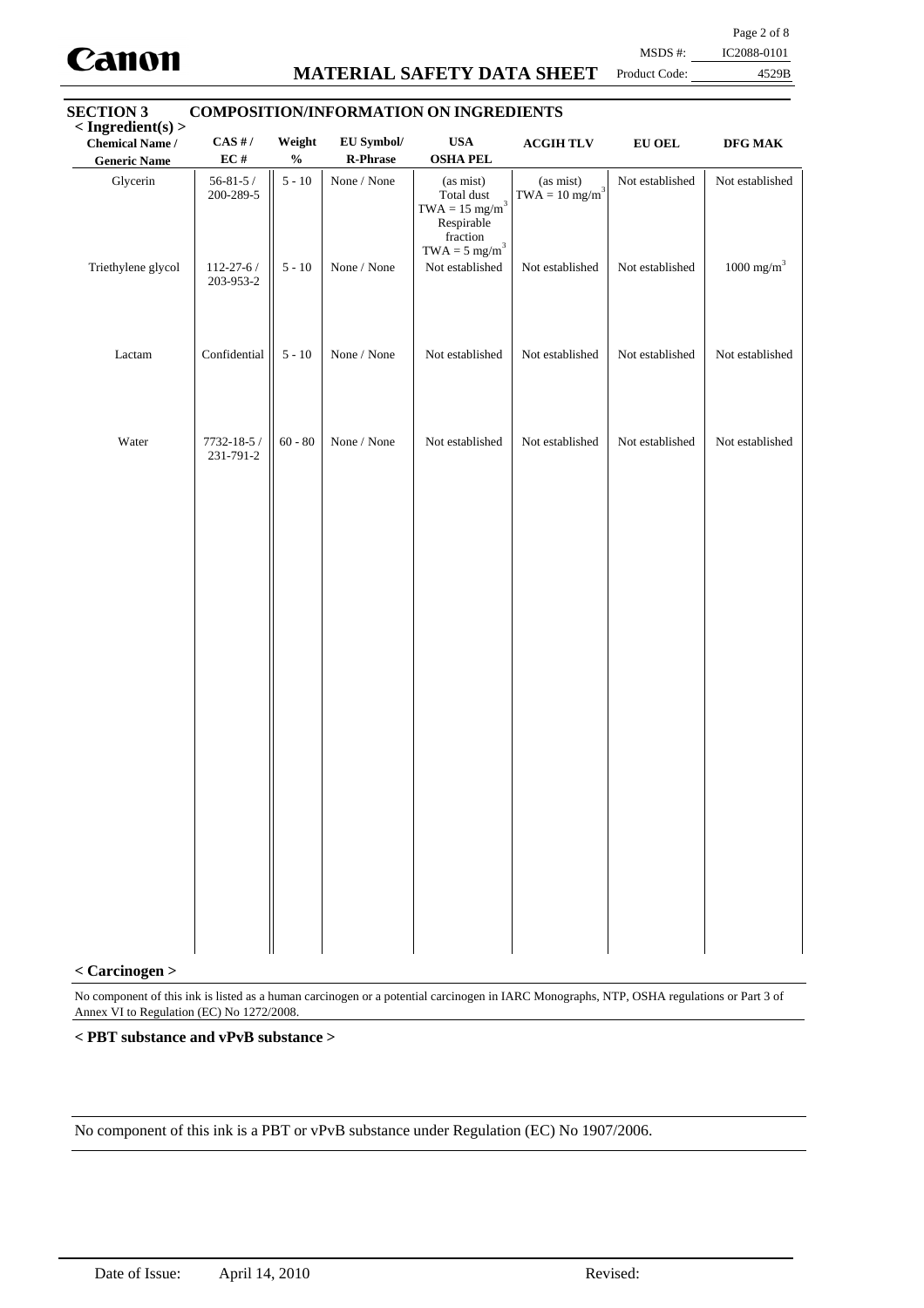

# $CO<sub>2</sub>$ , water, foam or dry chemicals **Extinguishing Media:** None **Special Fire Fighting Procedures:** None **Unusual Fire and Explosion Hazards:** CO, CO<sub>2</sub>, NO<sub>x</sub> and SO<sub>x</sub> **Hazardous Combustion Products:** None **Other Properties:** Avoid contact with skin, eyes and clothing. **Personal Precautions:** Do not release to sewer, surface water or ground water. **Environmental Precautions:** Wipe off with wet cloth or paper. **Method for Cleaning Up: Fire and Explosive Properties (See also SECTION 9): Unsuitable Extinguishing Media:** None **SECTION 6 ACCIDENTAL RELEASE MEASURES SECTION 5 FIRE FIGHTING MEASURES** Use with adequate ventilation. Avoid contact with skin, eyes and clothing. In case of contact, wash out the contaminated area immediately. **Handling: SECTION 7 HANDLING AND STORAGE** If symptoms are experienced, move victim to fresh air and obtain medical advice. **Inhalation:** Rinse mouth. Give one or two glasses of water. If irritation or discomfort occurs, obtain medical advice immediately. **Ingestion:** Immediately flush with lukewarm, gently flowing water for 5 minutes or until the chemical is removed. If irritation persists, obtain medical advice immediately. **Eye: Note to Physicians: First Aid Measures: SECTION 4 FIRST AID MEASURES** None **Skin:** Wash with water and soap or mild detergent. If irritation persists, obtain medical advice. **Fire Fighting Measures:**

#### **Storage:**

Keep in a cool and dry place.

Protect from sunlight.

Keep out of the reach of children.

## **Specific Uses:**

Ink for Ink Jet Printer. For more information, please refer to the instruction of this product.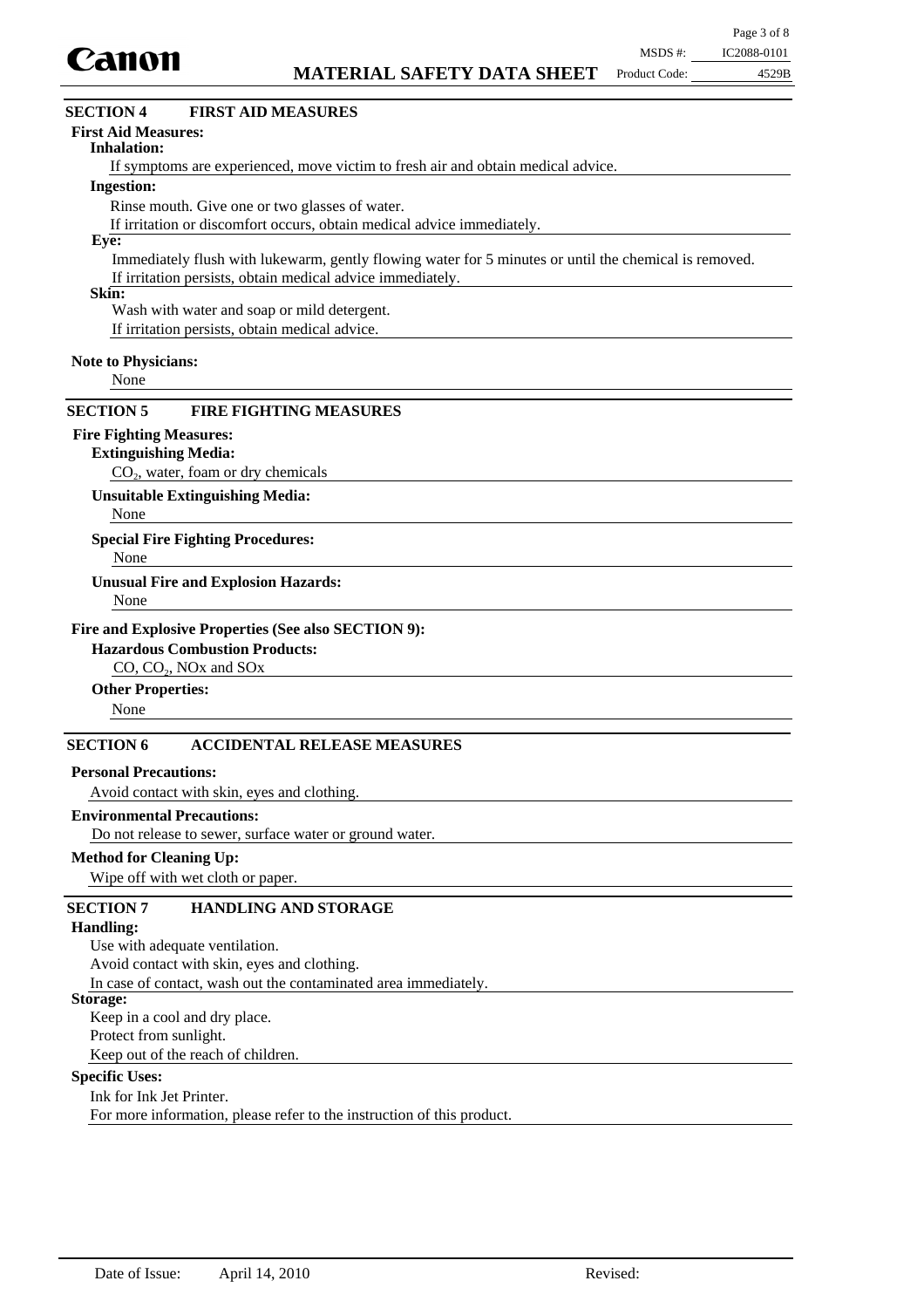|                                                                                                                     |                                                       |               | Page 4 of 8 |
|---------------------------------------------------------------------------------------------------------------------|-------------------------------------------------------|---------------|-------------|
| Canon                                                                                                               |                                                       | MSDS #:       | IC2088-0101 |
|                                                                                                                     | <b>MATERIAL SAFETY DATA SHEET</b>                     | Product Code: | 4529B       |
| <b>SECTION 8</b>                                                                                                    | <b>EXPOSURE CONTROLS / PERSONAL PROTECTION</b>        |               |             |
| <b>Exposure Guidelines:</b>                                                                                         | Not established for this ink. (See also SECTION 3)    |               |             |
| <b>Engineering Controls:</b>                                                                                        | Use adequate ventilation.                             |               |             |
| <b>Personal Protection Equipment(s):</b><br><b>Respiratory Protection:</b> $\Box$ Required $\boxtimes$ Not Required |                                                       |               |             |
| $\Box$ Required                                                                                                     | $\boxtimes$ Not Required                              |               |             |
| <b>Eye/Face Protection:</b>                                                                                         |                                                       |               |             |
| <b>Skin Protection:</b><br>$\Box$ Required                                                                          | $\boxtimes$ Not Required                              |               |             |
| <b>SECTION 9</b>                                                                                                    | PHYSICAL AND CHEMICAL PROPERTIES                      |               |             |
| Appearance:                                                                                                         | Black liquid                                          |               |             |
| Odor:                                                                                                               | Slight odor                                           |               |             |
| pH:                                                                                                                 | $7 - 8$                                               |               |             |
| <b>Boiling Point/Range(°C):</b>                                                                                     | Not available                                         |               |             |
| Melting Point/Range(°C):                                                                                            | Not available                                         |               |             |
| Decomposition Temperature(°C):                                                                                      | Not available                                         |               |             |
| Flash Point(°C):                                                                                                    | None (Estimate)                                       |               |             |
| <b>Flammable (Explosive) Limits:</b>                                                                                | Not available                                         |               |             |
| <b>Autoignition Temperature(°C):</b>                                                                                | Not available                                         |               |             |
| <b>Flammability:</b>                                                                                                | Neither flammable nor combustible.                    |               |             |
| <b>Explosive Properties:</b>                                                                                        | None (Estimate)                                       |               |             |
| <b>Oxidizing Properties:</b>                                                                                        | None (Estimate)                                       |               |             |
| <b>Vapor Pressure:</b>                                                                                              | Not available                                         |               |             |
| <b>Vapor Density:</b>                                                                                               | Not available                                         |               |             |
| <b>Density / Specific Gravity:</b>                                                                                  | $1.0 - 1.1$                                           |               |             |
| <b>Water Solubility:</b>                                                                                            | Miscible                                              |               |             |
| <b>Fat Solubility:</b>                                                                                              | Not available                                         |               |             |
| Partition Coefficient (n-Octanol/Water): Not available                                                              |                                                       |               |             |
| Percent Volatile (%):                                                                                               | $60 - 80$                                             |               |             |
| <b>Evaporation Rate:</b>                                                                                            | Not available                                         |               |             |
| Viscosity (mPa s):                                                                                                  | $1 - 5$                                               |               |             |
| <b>SECTION 10</b><br>STABILITY AND REACTIVITY                                                                       |                                                       |               |             |
| <b>Stability:</b>                                                                                                   | $\boxtimes$ Stable<br>$\Box$ Unstable                 |               |             |
| <b>Conditions to Avoid:</b>                                                                                         | None                                                  |               |             |
| <b>Materials to Avoid:</b>                                                                                          | Acids, bases, oxidizing materials and reducing agents |               |             |
| <b>Hazardous Decomposition Products:</b>                                                                            | $CO$ , $CO2$ , NOx, SOx and Ammonia                   |               |             |
| <b>Hazardous Polymerization:</b>                                                                                    | $\Box$ May Occur $\boxtimes$ Will Not Occur           |               |             |
| <b>Conditions to Avoid:</b>                                                                                         | None                                                  |               |             |
|                                                                                                                     |                                                       |               |             |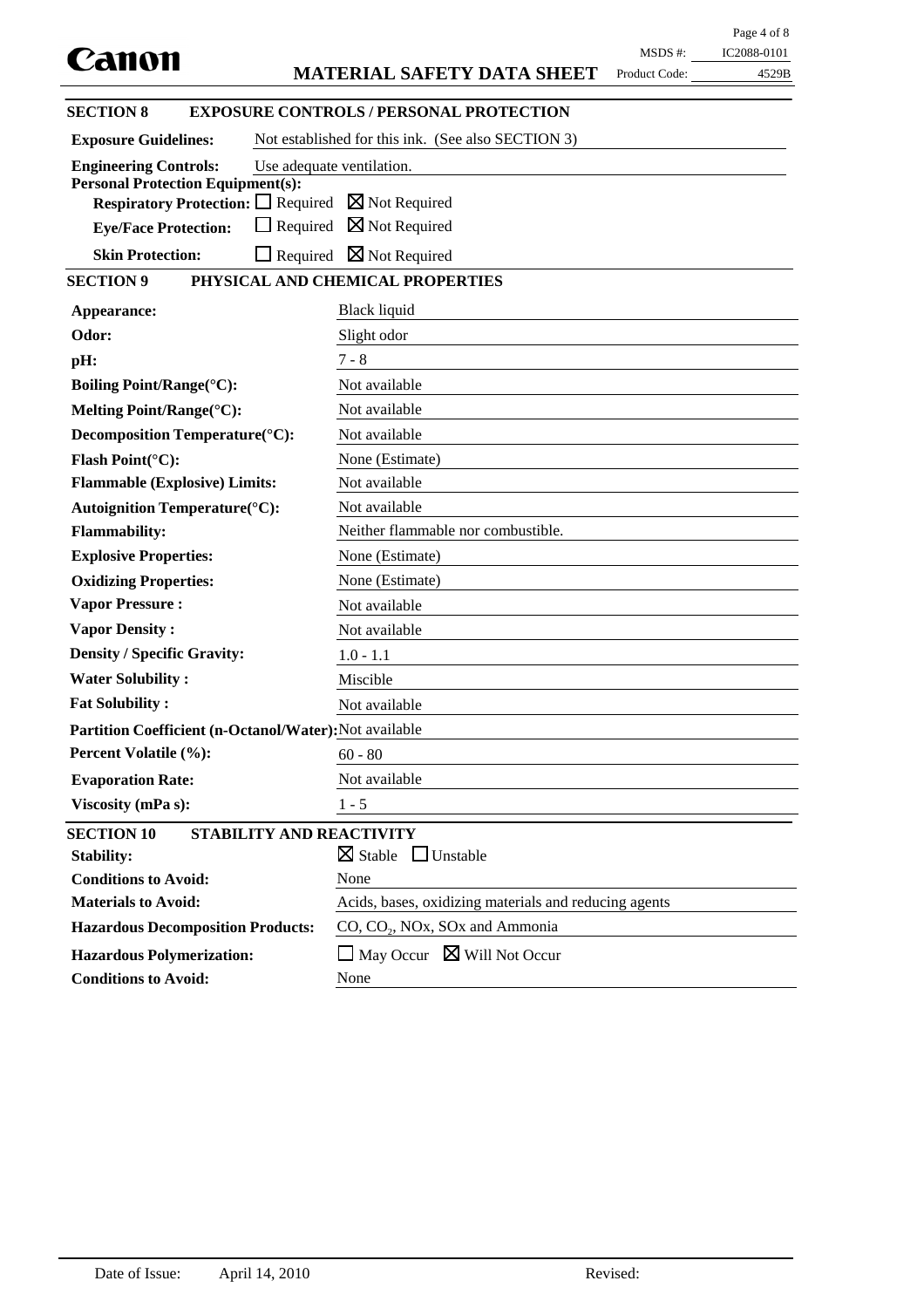| MSDS #:       | IC2088-0101 |
|---------------|-------------|
| Product Code: | 4529B       |

| <b>SECTION 11</b>             | <b>TOXICOLOGICAL INFORMATION</b>                      |  |
|-------------------------------|-------------------------------------------------------|--|
| <b>Acute Toxicity:</b>        |                                                       |  |
| <b>Inhalation:</b>            |                                                       |  |
| Not available                 |                                                       |  |
| <b>Ingestion:</b>             |                                                       |  |
| Not available                 |                                                       |  |
| Eye:                          |                                                       |  |
|                               | Minimal irritant (rabbit) (Estimate)                  |  |
|                               | OECD Guidelines No. 405 (2002), 2004/73/EC Method B5  |  |
| Skin:                         |                                                       |  |
|                               | Non-irritant (rabbit) (Estimate)                      |  |
|                               | OECD Guidelines No. 404 (2002), 2004/73/EC Method B4  |  |
| <b>Sensitization:</b>         |                                                       |  |
|                               | Non-sensitizer (mouse) (Estimate)                     |  |
|                               | OECD Guidelines No. 429 (2002), 2004/73/EC Method B42 |  |
| <b>Mutagenicity:</b>          |                                                       |  |
|                               | Ames test: Negative (S. typhimurium & E. Coli)        |  |
| <b>Reproductive Toxicity:</b> |                                                       |  |
| Not available                 |                                                       |  |
| <b>Carcinogenicity:</b>       |                                                       |  |
| Not available                 |                                                       |  |
| Others:                       |                                                       |  |
| Not available                 |                                                       |  |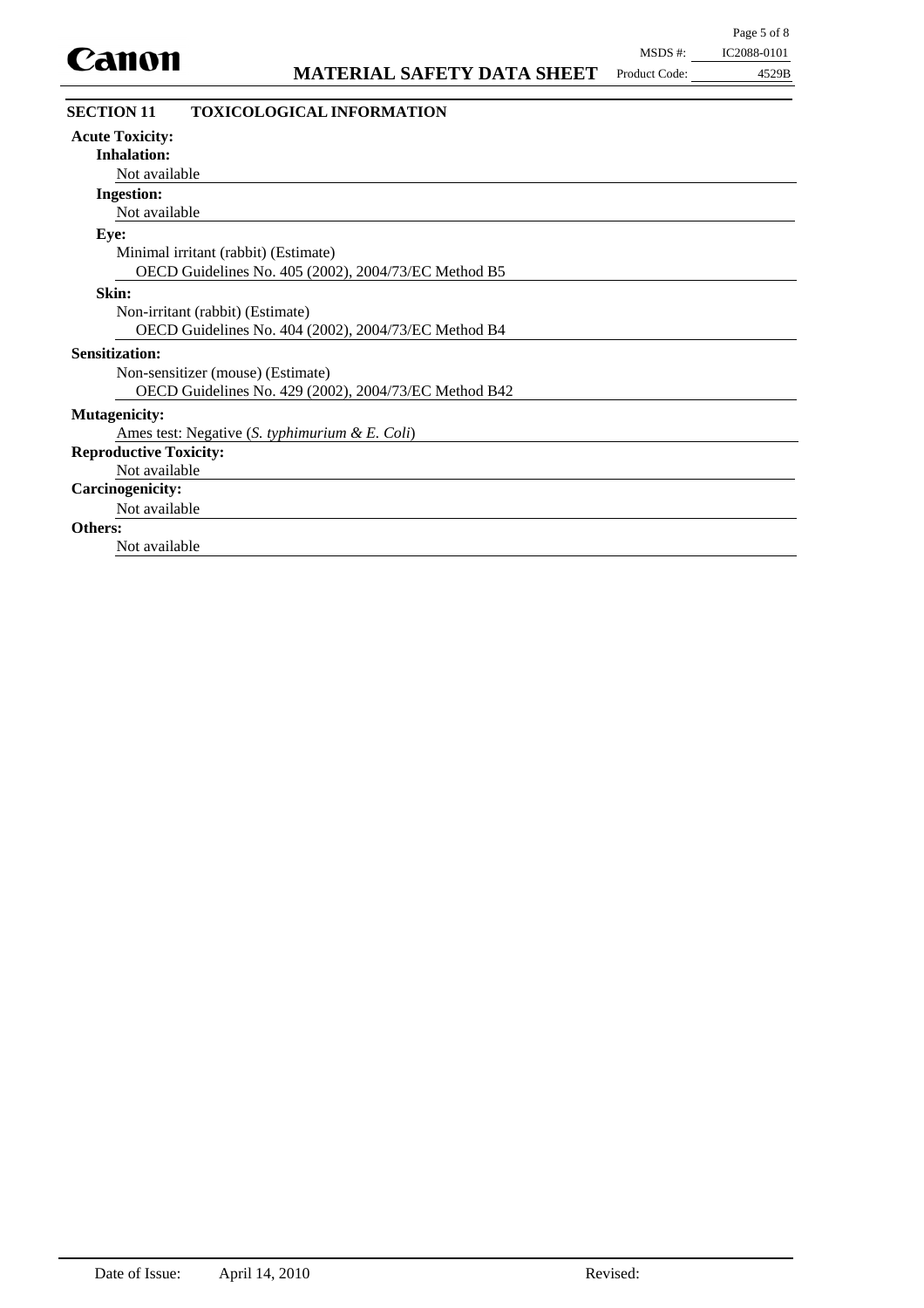| Canon                                                                                                                                      |               |             |
|--------------------------------------------------------------------------------------------------------------------------------------------|---------------|-------------|
|                                                                                                                                            | MSDS #:       | IC2088-0101 |
| <b>MATERIAL SAFETY DATA SHEET</b>                                                                                                          | Product Code: | 4529B       |
| <b>SECTION 12</b><br><b>ECOLOGICAL INFORMATION</b>                                                                                         |               |             |
| <b>Mobility:</b><br>Not available                                                                                                          |               |             |
| <b>Persistence</b><br>Not available<br>/ Degradability:                                                                                    |               |             |
| <b>Bioaccumulation:</b><br>Not available                                                                                                   |               |             |
| Not available<br><b>Ecotoxicity:</b>                                                                                                       |               |             |
| <b>Other Adverse Effects:</b><br>Not available                                                                                             |               |             |
| <b>SECTION 13</b><br>DISPOSAL CONSIDERATIONS<br><b>Method of Disposal:</b><br>Disposal should be subject to federal, state and local laws. |               |             |
| <b>SECTION 14</b><br><b>TRANSPORT INFORMATION</b>                                                                                          |               |             |
| $UN#$ :<br>None<br>the control of the control of the control of the control of the control of the control of                               |               |             |
| <b>UN Shipping Name: None</b>                                                                                                              |               |             |
| <b>UN Classification:</b><br><b>None</b>                                                                                                   |               |             |
| <b>UN Packing Group: None</b>                                                                                                              |               |             |
| <b>Marine Pollutant:</b><br>$\Box$ Yes Chemical name (wt%):<br>$\boxtimes$ No                                                              |               |             |
| <b>Special Precautions: None</b>                                                                                                           |               |             |
| <b>SECTION 15</b><br><b>REGULATORY INFORMATION</b>                                                                                         |               |             |
| $\langle$ EU Information $\rangle$<br><b>Information on the Label:</b>                                                                     |               |             |
|                                                                                                                                            |               |             |
| <b>Symbol &amp; Indication:</b> Not required<br><b>R-Phrase:</b>                                                                           |               |             |
| Not required                                                                                                                               |               |             |
| <b>S-Phrase:</b>                                                                                                                           |               |             |
| Not required                                                                                                                               |               |             |
| <b>Dangerous Component(s):</b><br>Not required                                                                                             |               |             |
| <b>Special Precautions under 1999/45/EC Annex V:</b><br>Not required                                                                       |               |             |
| Specific Provisions in Relation to Protection of Man or the Environment:                                                                   |               |             |
| (EC) No 1907/2006 Annex XVII (Restrictions): Not regulated                                                                                 |               |             |
| (EC) No 1005/2009: Not regulated                                                                                                           |               |             |
| (EC) No 689/2008:<br>Not regulated                                                                                                         |               |             |
| Others:<br>None                                                                                                                            |               |             |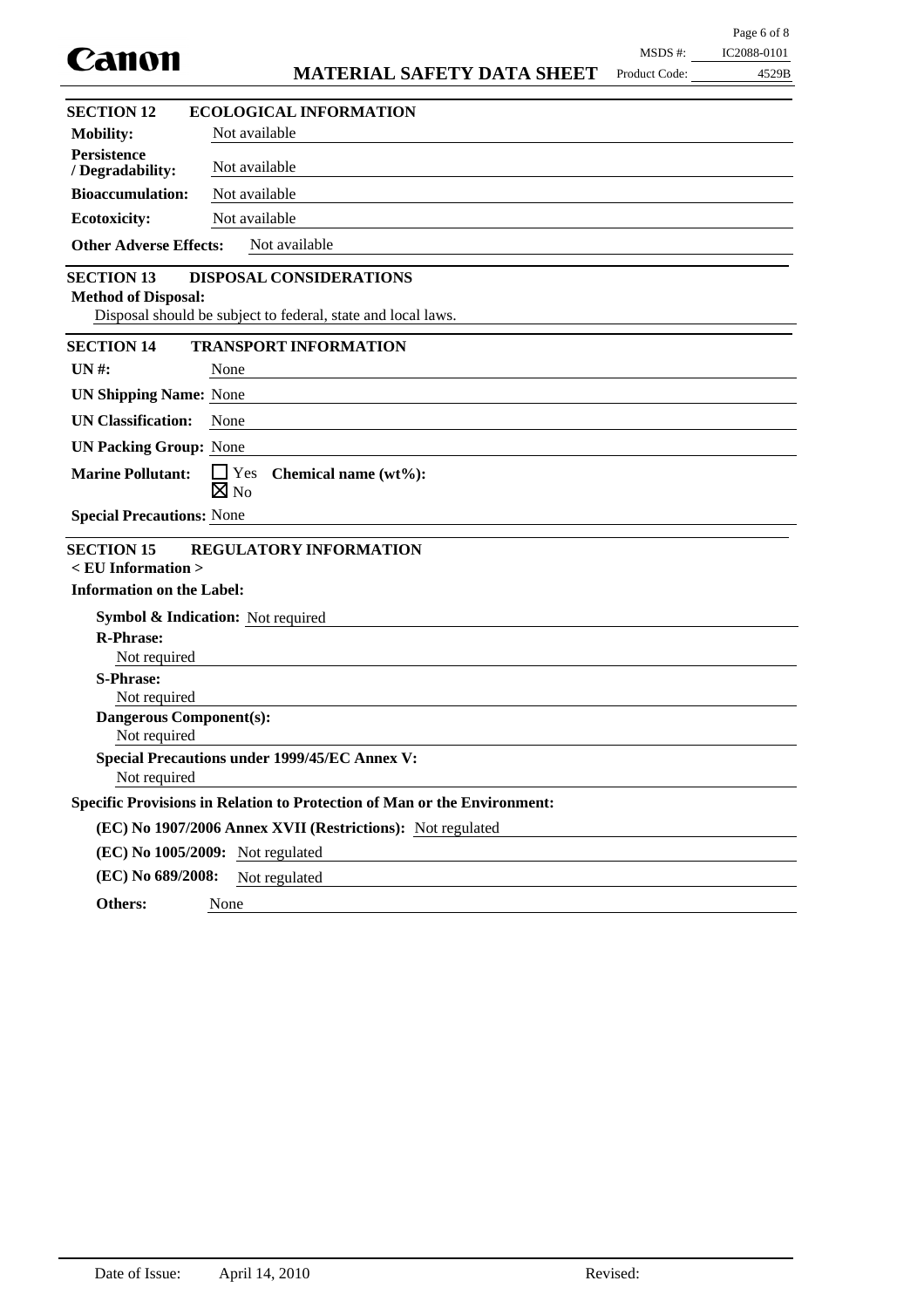**< USA Information >**

| Information on the Label under FHSA:                                                                                           |                 |
|--------------------------------------------------------------------------------------------------------------------------------|-----------------|
| <b>Signal Word:</b><br>Not required                                                                                            |                 |
| <b>Hazard warning:</b><br>Not required                                                                                         |                 |
| <b>Safety Advice:</b><br>Not required                                                                                          |                 |
| <b>Hazardous Component(s):</b><br>Not required                                                                                 |                 |
| <b>SARA Title III §313:</b><br><b>Chemical Name</b>                                                                            | <u>Weight %</u> |
| None                                                                                                                           |                 |
| <b>California Proposition 65:</b><br><b>Chemical Name</b><br>None                                                              | Weight %        |
| < Canada Information ><br><b>WHMIS Controlled Product:</b><br>This product will not be shipped to Canada.                      |                 |
| $\leq$ Australia Information $>$<br>Statement of Hazardous Nature: Not classified as hazardous according to criteria of NOHSC. |                 |
| <b>SECTION 16</b><br><b>OTHER INFORMATION</b><br>$\le$ Term explanation $>$                                                    |                 |

Estimate: Estimate based on data of similar ink or the ingredient(s).